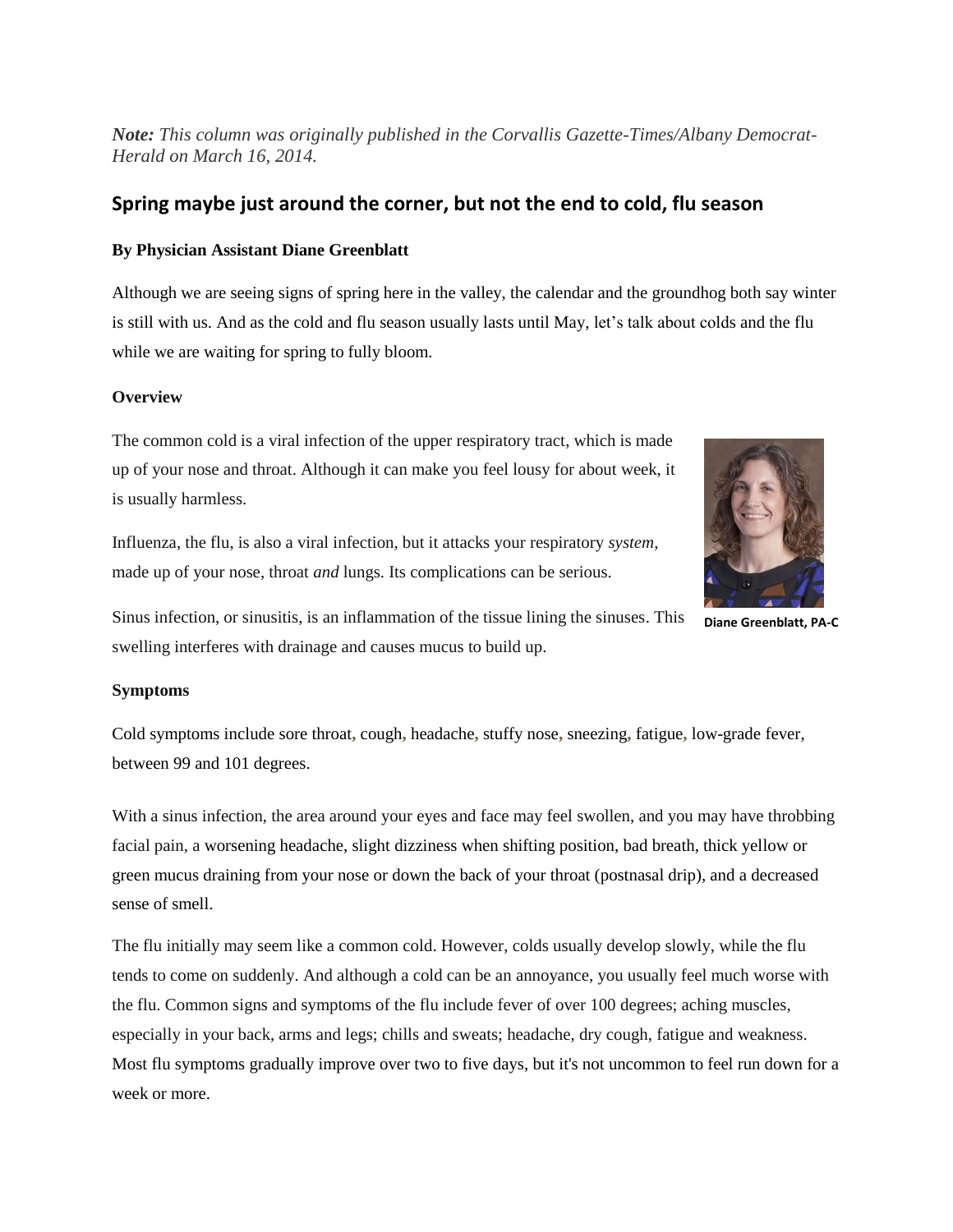### **Treatment**

Because the [common cold](http://www.webmd.com/cold-and-flu/default.htm) and the flu are caused by viruses, antibiotics won't help. But over-the-counter [medications](http://www.webmd.com/drugs/index-drugs.aspx) may make you feel better. Remedies should target specific symptoms. A neti pot helps thin mucus and flush out your sinuses with a mix of distilled water and salt. Get plenty of fluids and plenty of rest.

For the flu, placing a cool, damp washcloth on the forehead, arms, and legs to reduce discomfort associated with a fever. Put a humidifier in the room to make breathing easier. Gargle with salt water (1:1 ratio warm water to salt) to soothe a sore throat and cover up with a warm blanket to calm chills.

With a sinus infection, bacteria may start to grow in the fluids that do not drain from the nose so you may need to see your provider for a course of antibiotics. Sinus irrigation can help ease your symptoms while you wait for the antibiotics to do their job. Steroids, [decongestants,](http://www.webmd.com/allergies/guide/decongestants) and over-the-counter mucus thinners can also ease your discomfort. In some cases, acute sinusitis can turn into chronic sinus infection.

#### **Does one condition lead to others?**

After a cold, you are at greater risk of developing a sinus infection because a [cold causes](http://www.webmd.com/cold-and-flu/cold-guide/cold_overview_facts) inflammation and swelling of the sinuses. Swelling obstructs the sinus openings and prevents mucus from draining normally, causing facial pain and other sinusitis symptoms.

Colds and the flu are caused by different viruses, so colds do not lead to the flu. However, the flu can lead to more serious conditions such as viral or bacterial pneumonia, muscle inflammation, central nervous system disease, and heart problems including heart attacks, inflammation of the heart muscle (myocarditis), and inflammation of the sac around the heart (pericarditis).

The people at higher risk of developing flu complications include young children, older adults, pregnant women, people with weakened immune systems, and people who have chronic illnesses.

# **When Should I call the My Provider?**

It's important to call your doctor if you also have any of the following severe symptoms:

- **Persistent fever:** Can be a sign of a bacterial infection that should be treated.
- **Painful swallowing:** Although a sore throat from a cold or flu can cause mild discomfort, severe pain could mean [strep throat,](http://www.webmd.com/a-to-z-guides/strep-throat-topic-overview) which requires treatment by a provider.
- **Persistent coughing:** When a cough doesn't go away after two or three weeks, it could be bronchitis, which may need an antibiotic.